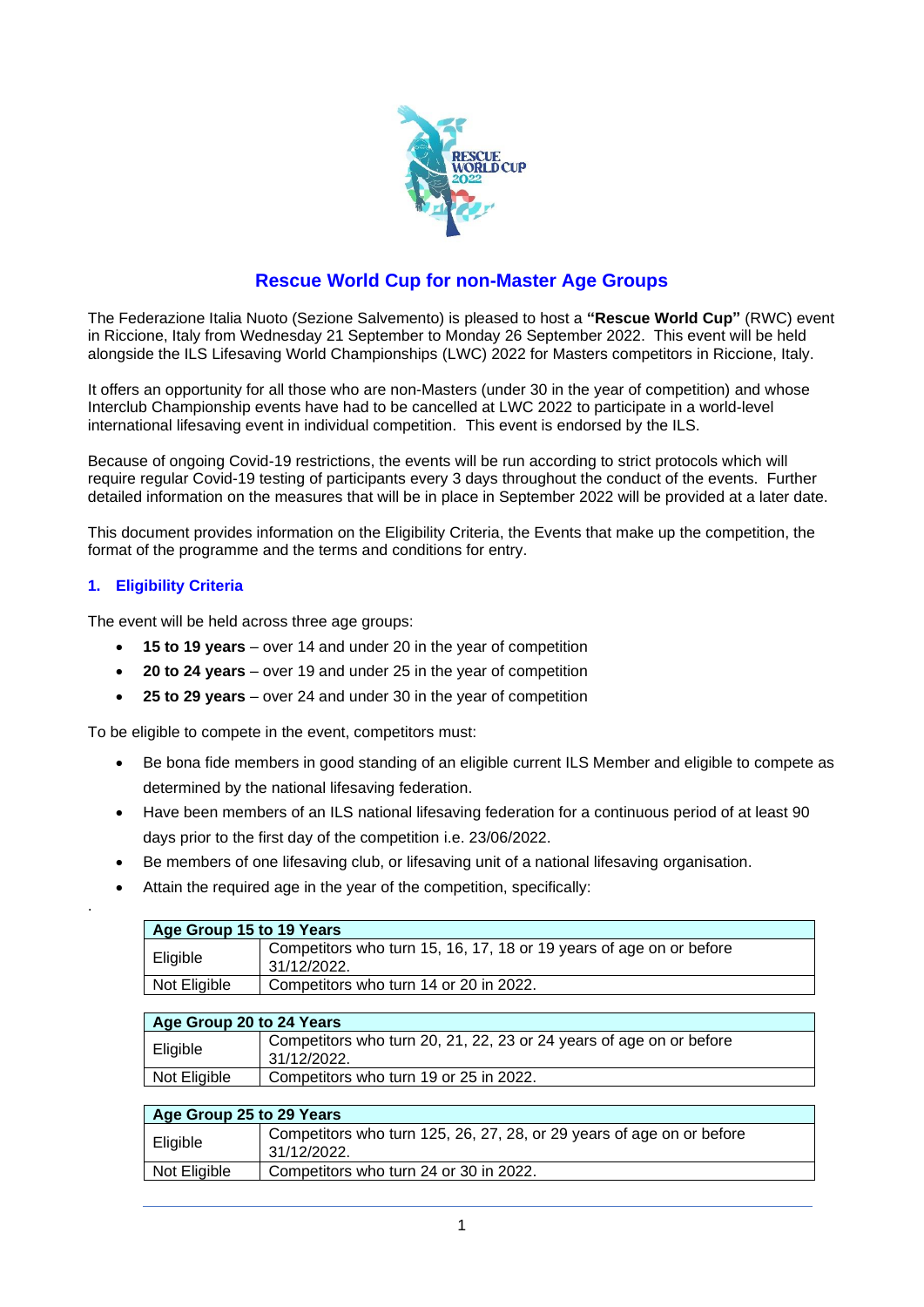FIN, as the event hosts, will seek endorsement from the national lifesaving federation that the participants meet these eligibility criteria

## **2. Events**

Only individual events will be held. Unfortunately due to the ongoing Covid-19 restrictions that will be in place there is not the capacity to hold team events. There is no limit on the numbers from one club that may participate in any event, but competitors may only participate in events in their age group.

There will be 6 events in the Pool, and 7 events in the Ocean/Beach, with equal events for men and women:

| <b>Pool Events</b>            | <b>Ocean/Beach Events</b> |
|-------------------------------|---------------------------|
| 200 m Obstacle Swim           | <b>Surf Race</b>          |
| 50 m Manikin Carry            | <b>Beach Flags</b>        |
| 100 m Rescue Medley           | <b>Beach Sprint</b>       |
| 100 m Manikin Carry with Fins | 2km Beach Run             |
| 100 m Manikin Tow with Fins   | Surf Ski Race             |
| 200 m Super Lifesaver         | <b>Board Race</b>         |
|                               | Oceanman/Ocean-woman      |

The competition rules for each event will follow the current ILS competition rules. These can be found at: [ILS-2019-Competition-Rulebook-Update-May-2021.pdf](https://www.ilsf.org/wp-content/uploads/2021/05/ILS-2019-Competition-Rulebook-Update-Final-March-2021-May-2021-Errata.pdf) in Sections 3 and 4, and specifically at the following sections for the events listed above:

- 3.7 200 m Obstacle Swim
- 3.8 50 m Manikin Carry
- 3.9 100 m Rescue Medley
- 3.10 100 m Manikin Carry with Fins
- 3.11 100 m Manikin Tow with Fins
- 3.12 200m Super Lifesaver
- 4.5 Surf Race
- 4.10 Beach Flags
- 4.11 Beach Sprint
- $\bullet$  4.12 2 Km Beach Run
- 4.15 Surf Ski Race
- 4.17 Board Race
- 4.20 Oceanman/Oceanwoman (using the traditional course i.e. not M-shaped)

## **3. Format of the RWC Competition Programme**

A maximum of two events will be held on each of the six days of the competition, except for one day when the three beach events – Beach Sprint, Beach Flags and 2km Beach Run – will be held. The programme will run in the Pool from 21 to 23 September and at the Ocean/Beach from 24 to 26 September.

The Pool sessions will take place at the conclusion of the Masters Championships that are held each day. Those events will conclude by mid-afternoon at the latest. The RWC competition will start at 5.00pm each day in the Pool.

For Ocean/Beach Events the competition will run alongside the Masters Championships, utilising the arenas not being used by Masters competitors during that session, or in another arena set up to run alongside. For instance, when the Masters Championships are focused on Ocean racing, the RWC will utilise the Beach arenas for the conduct of those events, and vice versa, when the Masters Championships are focused on the Beach events, the RWC will utilise the water arenas.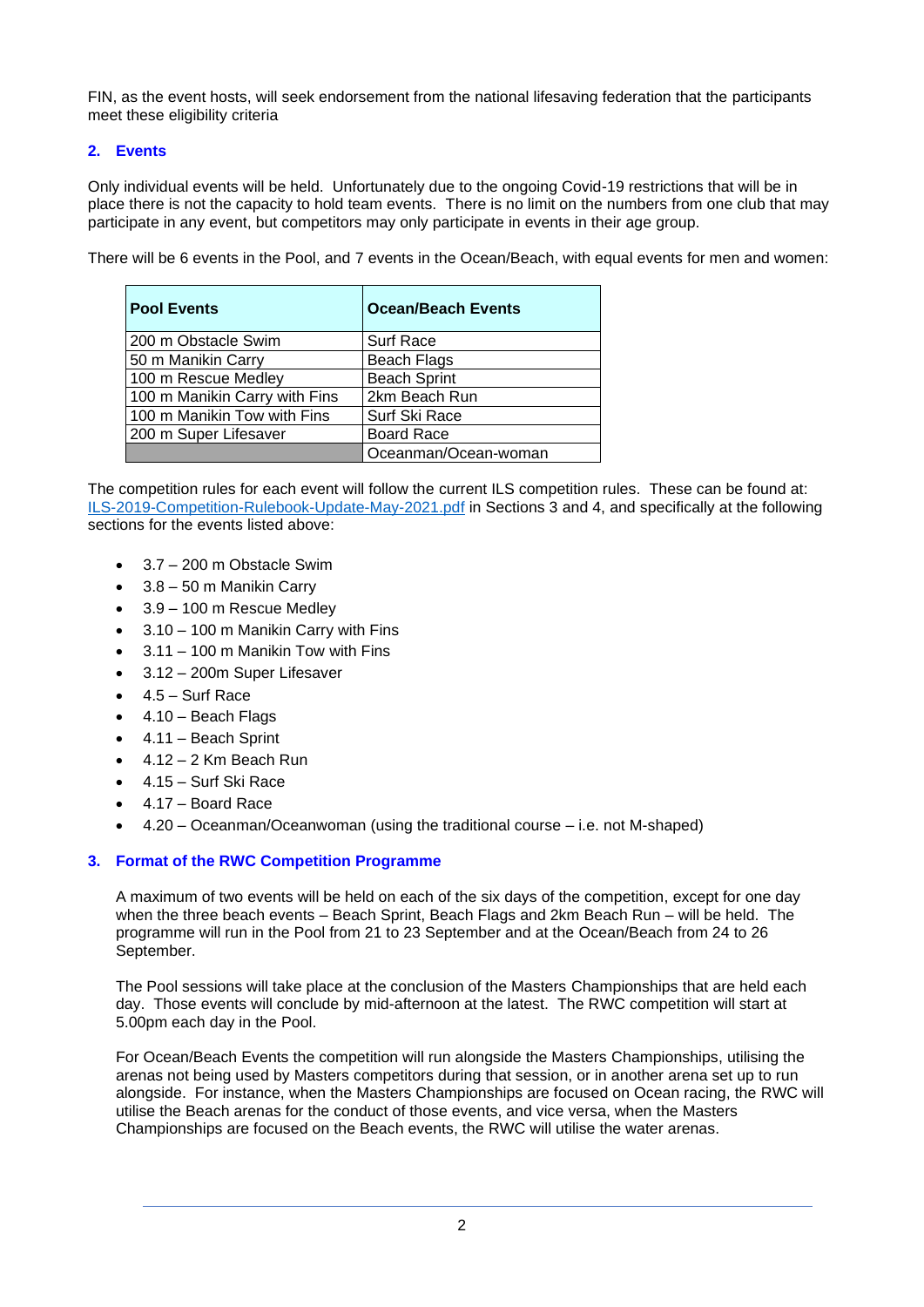#### **Pool Events**

For Pool events, the events will be run as in the Masters Championships as "time-finals", i.e. the times that are achieved in any heats determine the winner of the event.

Seeding of competitors in time-finals will follow the rules as defined in Section 3.4.2 of the [ILS-2019-](https://www.ilsf.org/wp-content/uploads/2021/05/ILS-2019-Competition-Rulebook-Update-Final-March-2021-May-2021-Errata.pdf) [Competition-Rulebook-Update-May-2021.pdf:](https://www.ilsf.org/wp-content/uploads/2021/05/ILS-2019-Competition-Rulebook-Update-Final-March-2021-May-2021-Errata.pdf)

#### **3.4.2** Seeding in time-finals

Where events are conducted as time-finals, competitors shall be seeded into heats according to submitted times in the following manner:

- **3.4.2.1** If one heat it shall be seeded as a final.
- **3.4.2.2** If two or more heats The fastest competitors shall be seeded in the last heat according to assignment of lanes detailed in the next section, the next fastest competitors into the second last heat, and so on until all competitors have been allocated a heat and lane according to submitted times.

#### **3.4.3 Assignment of lanes**

Lanes shall be assigned by placing the fastest competitor or team in lane four of an eight-lane pool. (Lane one is on the right side of the pool viewed from the starting end.) The competitor having the next fastest time is placed on the left of the fastest, then alternating other competitors to right and left in accordance with the submitted times. Competitors with identical times shall be assigned lane positions by draw within the aforesaid pattern.

#### **Pool Entry Times**

For all Pool events, competitors will be required to submit a valid entry time for each event that they enter. A minimum guide time is set for each event that participants should be able to achieve to enter this world-level competition. These are based on those originally set for the cancelled LWC Interclub Championships and can be accessed here: [RWC Entry Guide Times](https://www.ilsf.org/wp-content/uploads/2019/10/Entry-Guide-Times-2020.pdf)

#### **Records**

FIN will be applying for the RWC event to be fully sanctioned by the ILS through the normal process so that World and European records can be properly achieved at the event in the appropriate Youth or Open category

#### **Ocean/Beach Events**

The Ocean/Beach events will be run using heats, semi-finals and finals as needed. Where there are insufficient numbers for heats, they will be run as a direct final.

#### **Equipment Pool**

Participants are encouraged to bring their own equipment for Ocean events. A limited amount of equipment will be made available for use by the equipment supplier for the LWC 2022 Championships for participants in the RWC. This is in addition to the pool of equipment that will be reserved for the Masters Championships and National Teams Championships.

All personal equipment to be used will need to be scrutineered before competition. All equipment whether personal or from the equipment pool must be sanitised before each race in accordance with the Covid-19 restrictions that will be in force at the time.

#### **4. Administrative fees payable for notifying changes, withdrawals from events and competitor nostart in events**

a) Any changes to the competitors participating in individual events that are requested either by the team manager or individual themselves will be actioned. Depending on the time period when any changes, or withdrawals are notified an administrative fee may be charged as follows: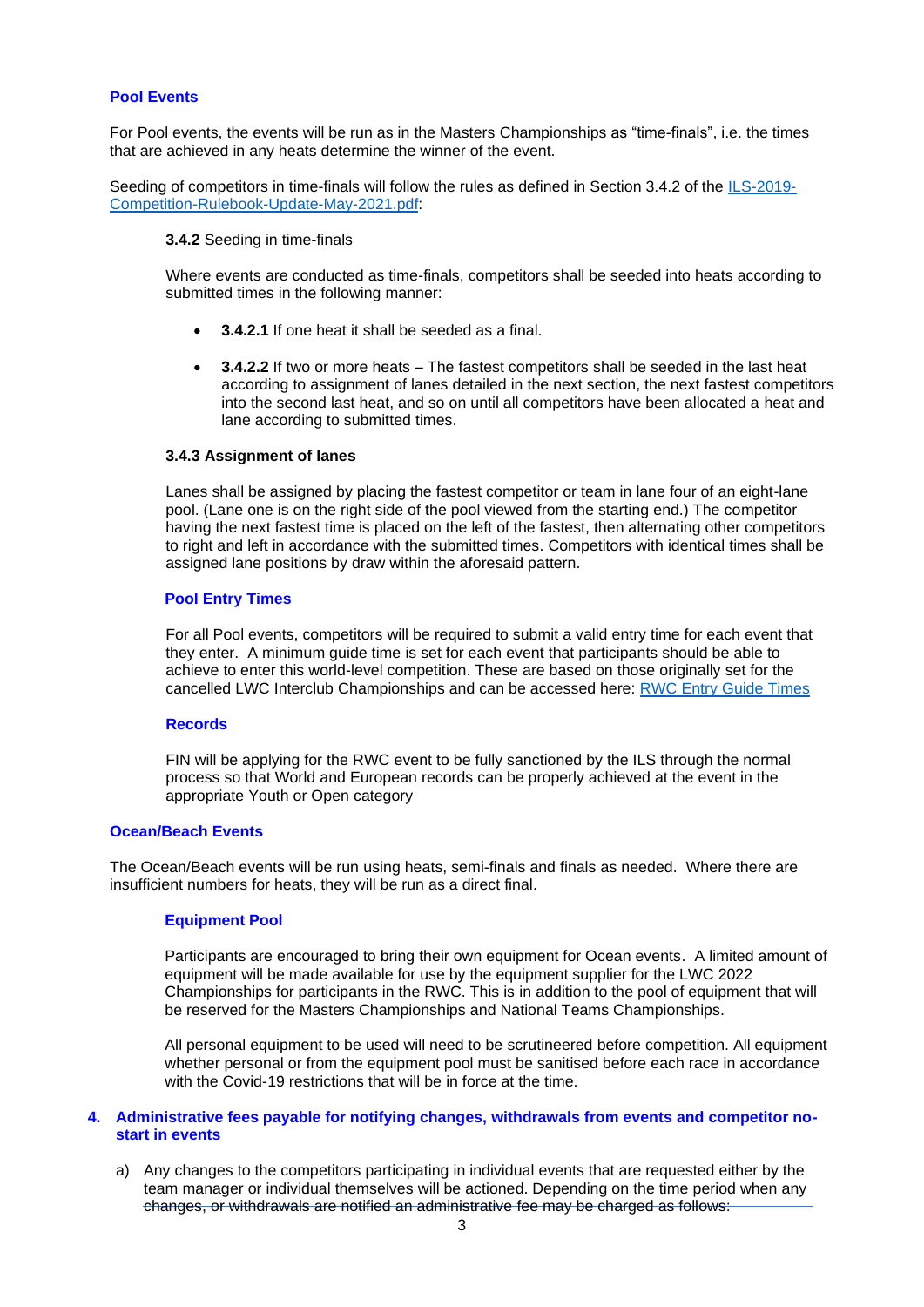- **Change/Withdrawal notified up to 48 hours before the commencement of the event without a valid reason** – No charge.
- **Change/ /Withdrawal notified between 48 hours and 24 hours before the commencement of the event without a valid reason** – 50 Euro per individual per event.
- **Change/Withdrawal notified between 24 hours and the commencement of the event, and during the event without a valid reason** – 100 Euro per individual per event.
- **Change/Withdrawal notified during the event due to a valid reason** No charge.
- **No-Start Fee if a competitor does not show up to start the event(s) into which they have been entered without a valid reason** - 50 Euro per competitor/team.
- b) The following are examples of what may be deemed to be a Valid Reason (this list is not exhaustive and is at the discretion of the FIN Competition Committee) and no charge will apply:
	- If a competitor has a medical condition, that prevents them participating in an event
	- If a competitor has a positive test for Covid-19 and is forced to self-isolate
	- If a competitor is required to self-isolate because of being a close contact of somebody who has tested positive or is awaiting the outcome of their own Covid-19 test.
	- If a competitor suffers a personal issue that prevents them from participating  $-$  e.g. they are unable to participate due to an unexpected bereavement of a family member or someone close to them or are required to return to their home due to a domestic emergency.

### **5. Team Officials – including Managers, Coaches, Physios, Chaperone etc**

Because of the Covid-19 restrictions no more than 1 Team Official for every 5 individuals that are entering the RWC is permitted to attend and enter the venue. That Team Official may support competitors across more than one age group.

Where the competitor is a young person in the 15 to 19 Age Group, it may be necessary to have a Chaperone present. This person may be in addition to the 1 Team Official allowed to accompany their team for that Age Group. It is also possible that 1 team medical/physio person may be permitted alongside the nominated Team Official.

### **6. Awards – Medals and Trophies**

There is no point score in these events.

The following awards will be made:

- The first, second and third competitors in each event will be awarded appropriate medals.
- A Rescue World Cup trophy will be awarded to the individual man and woman in each age group who wins the most medals across all the events in which they participate. A medal table will be maintained in the format used by the IOC at Olympic Games.

The Cups will be named in honour of the following persons:

- Age Group 15 to 19 TBC
- Age Group 20 to 24 TBC
- Age Group 25 to 29 -TBC